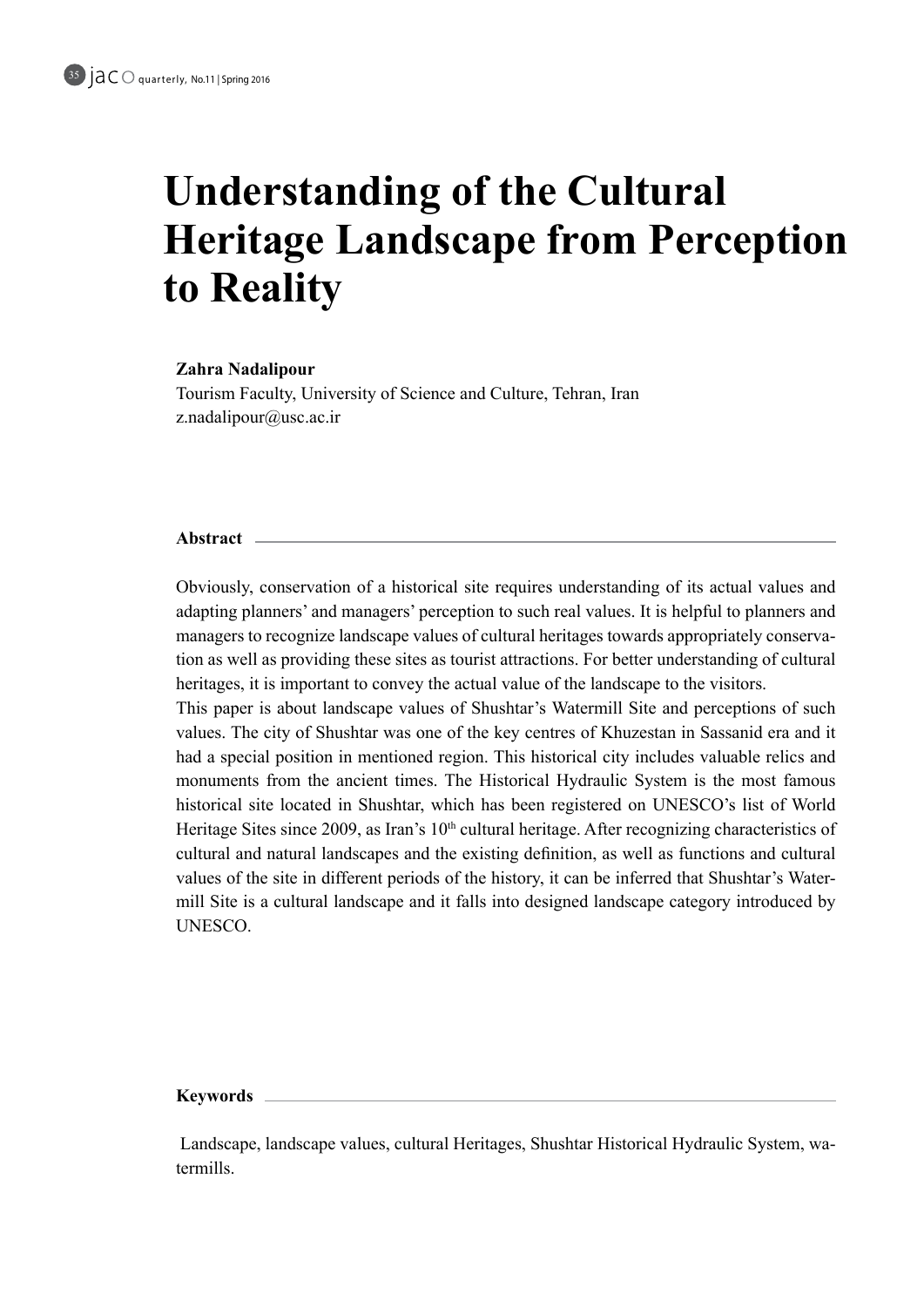

#### **Introduction**

formity between a river and its bed" (Lopez, 1998). gration of man and nature, something like the con-"What he is looking for, he makes clear, is a reinte-As Sorving argues, Metaphor of the river and its tidote to fuzziness, but there exist both complexity bed suggested by Lopez, although makes a fine anand ambiguity in this regard. "Without its bed, the river is formless: without the water, the channel is never cut. But does this mean that water and soil or stone are not different at all?" (Sorving,  $2002: 2$ ) timate relationship between Man and nature. It is Landscape is the manifestation of a long and inlike an inscription on which, man has written his story, more or less deep and accurate (Mansouri,

# Tourists and their perceptions of sites' land-<br>scape

As Huff (2008) argues, landscapes are difficult to tude, protection and rebuilding help us understand segment and investigate, but their structure, attistanding of values of a given site's landscape considerably affects the conservation of the site and it the relationship between human and place. Under-<br>standing of values of a given site's landscape conthe relationship between human and place. Underservation of a historical site requires understanding would be helpful in managing it. Obviously, conof its actual values and adapting planners' and man-<br>agers' perception to such real values. "Planner's perception", "visitor's perception" and "reality of the site" are three key elements, which should be considered in planning of both cultural and natural sites. Planner undertakes several measures to keep ing on his own perception. On the other hand, a and enhance the attraction of a given site, dependtourist, under the influence of various factors, has a specific perception of the site which may be similar to or different from planner's perception. Finally, both planner's and tourist's perceptions may be similar to or different from the real nature of the site. As Healy  $(1994)$  suggests, the ability to view

 $2004$ : 71). Nowadays, landscape is considered to be a living and dynamic creature affected by man and his life style and affecting civilization, culture and human life style, through its form and memories, which have been recorded over time (Mansouri,  $2000$ ). As Cosgrove (1989) argues, all landscapes tive cultural concepts. This paper aims to study are symbolic, because they are symbols of colleclandscape values of Shushtar Historical Hydrau-<br>lic System, particularly the Watermills Site. Issues such as differences between cultural and natural landscapes, tourists' perceptions of sites' landscape and UNESCO's criteria for selecting cultural heritages have been considered in this paper.

interesting natural and artificial landscapes is the main part of the tourists' experience and it is likely lar to the suggestion of Macagno et al.  $(2010)$  that to be a basic motivation for the visit. It is simmisiderably influence visitors' decision on choosing landscape characteristics of the destination can coa tourist destination (Mikule & Antouscova, 2011). Figure 1 demonstrates interaction model between tourists and landscape, which is a modification of Garrod et al. (2006) approach by Mikule and Antouscova (2011).

One of the key questions in tourism studies is that whether space is created for tourists based on their needs and wants? or space is created first and then, it is consumed by tourists. Those who argue that tourism space is created as a result of tourism demand believe that tourists are the first decision-makers for developing tourism sites. In fact, certain definitions of tourism, such as those by Mathieson and Wall  $(1982)$  and Ryan  $(1991)$ , ing factors in tourism process. This view is based only focus on tourism and ignore other contributers; they decide which sites must be visited and on the assumption that tourists are decision mak-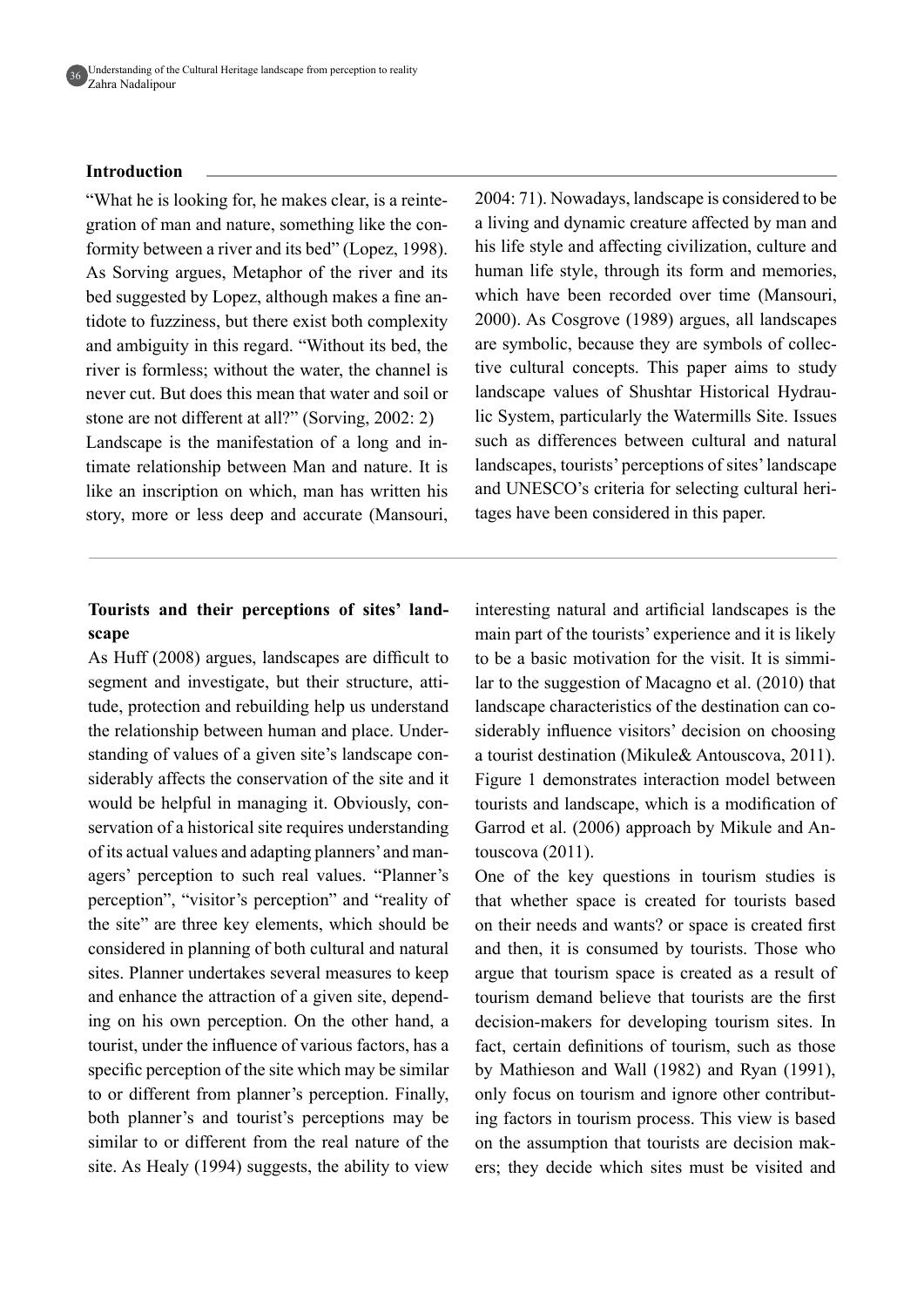

Fig 1. Model of the interaction between tourism and landscape Source: Mikule, 2011: 273.

how they must be interpreted (Kalantari  $&$  Farhadi, er; however, today it is argued that tourism must be  $2008:65$ ). Such view regards tourism as a consuma tool for protecting natural and cultural heritages towards sustainable development. In Dugstate's (2007) opinion, "landscape is connected to the visual hegemony and it is expressed in the terms as the tourist gaze and place consumption" (Mikule ion, tourist gaze is the essence of tourism. As he & Antouscova, 2011:273). In Urry's (1996) opinbelieves, tourists are looking for places other than their usual place of residence and they travel to see and stare thoughtfully at unusual natural and urban objects. According to this view, tourism consumes fluences consumption of services within destinations. So, for developing a theory about tourists' time and place. Urry believes that tourist gaze in-<br>fluences-consumption of services within destinatime and place. Urry believes that tourist gaze inbehaviour, a range of concepts and arguments are required to recognize what tourist gaze is specifical-<br>ly in tourism and what is common among tourists. Urry categorises objects of tourist gaze into three thentic/unauthentic. He recognizes a clear contrast groups: romantic/collective, historical/modern, aubetween what people experience in their daily life and what is extraordinary and new. Tourist gaze is ization and popularity of tourist gaze, consuming influenced by social conditions of places, globaltourism services, tourism symbols, modernism, history, heritages, local culture and post-modern-<br>ism (Kalantari & Farhadi, 2008).

Due to the fact that there is an inevitable relation-

ship between Man and nature, some historical sites<br>
in the real heritage landscape is crucial. It is<br>
because probably during time, natural attraction<br>
shown the cultural site becomes a core attraction<br>
for visitors, and c tion of the real heritage landscape is crucial. It is are deemed as natural attractions too. The percepbecause probably during time, natural attraction around the cultural site becomes a core attraction for visitors, and consequently, cultural values of the site disappear. One example is the Historical Hydraulic System located in the City of Shushtar which due to possessing both cultural and natural landscapes, its identity and values are not exactly being perceived by visitors. The site was registered on UNESCO's list of World Heritage Sites in 2009 nomic and social prosperity in the City of Shushtar and now it is one of Iran's tourist attractions. Ecohas depended on Karun River. Ab (Water) in the Syriac language is the name of the last month of erb among Iranians, which indicates importance of the summer. "The water is light" is a popular provwater to the Iranian society. The water has played an important role in Iranian architecture and life style. Due to the shortage of water in certain parts of Iran, Iranian people invented efficient methods for saving, exploiting and consuming water, as ployed various techniques and has created beauty tion to avoid wasting water. Iranian Man has emwell as unique methods for proper water distribued systems and efficient establishments for water and art. The most accurate technology, complicatexploitation have been created in Iran, signs and symbols of which still exist in traditional customs and beliefs (Kolahkaj, 2012: 35). Iranian people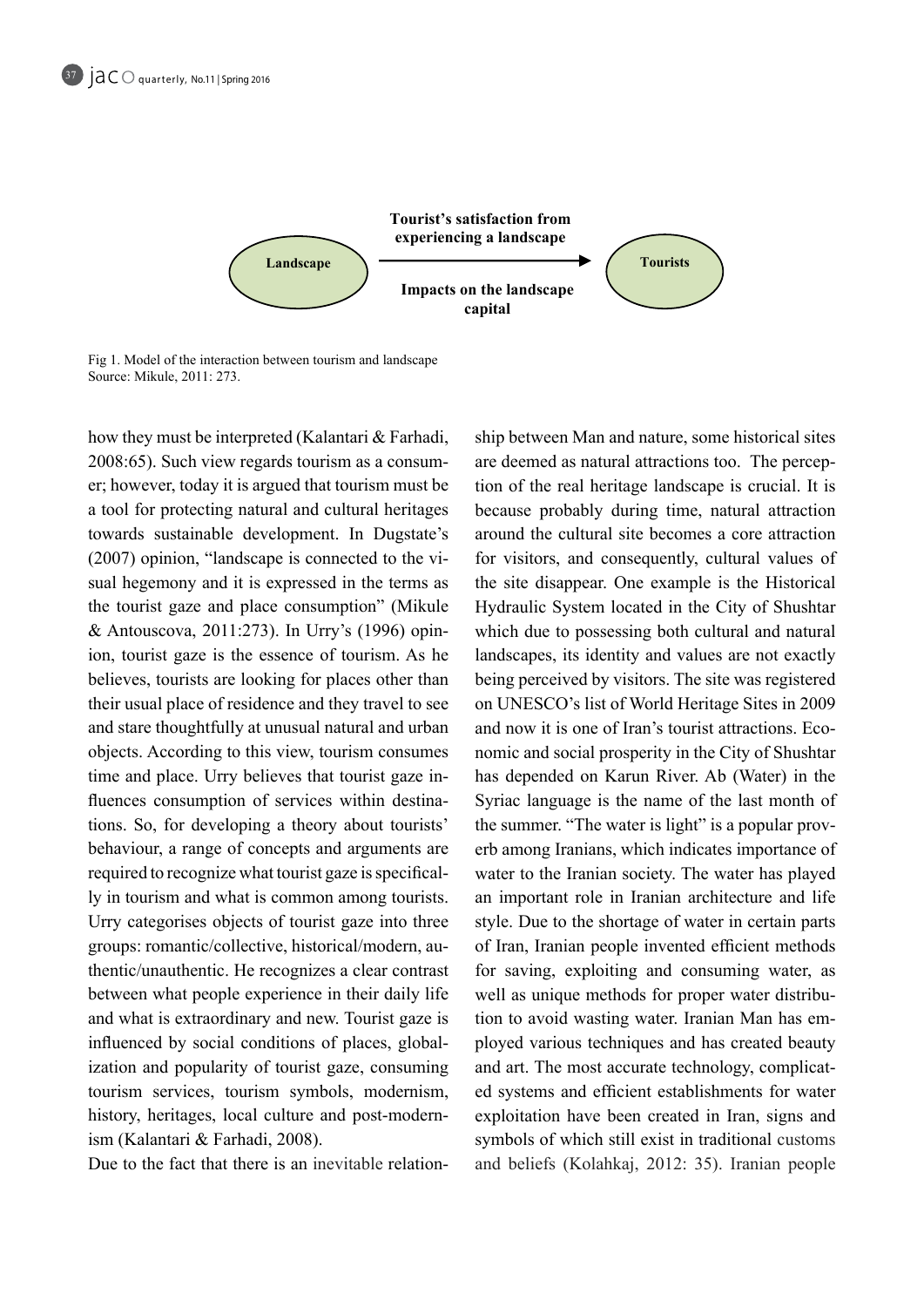38

consider water as a symbol of purity and a reviver Material. They express this belief through worship-<br>ing holy symbols that indicate the value of the wa-



Fig 2. A view of Shushtar Historical Hydraulic System. Photo: Milad Maasoomi, 2013.

tem is a symbol of ancient humans' art and craft. ter (Mirshokraee, 2001). Shushtar Hydraulic Systage Sites in 2009, several measures have been draulic System on UNESCO List of World Heri-Since the registration of Shushtar Historical Hyundertaken by the authorities towards preserving and repairing the site and their positive effects are deniable. On the other hand, due to the reputation of the site as a world heritage, and according to tectors of the site have decided to undertake some increased number of visitors, advocators and proleasing fish and ducks in the site or idea of plantingmeasures towards enhancing its attractiveness. Retrees alongside the margin of the Gargar River<sup>1</sup> are some examples of the mentioned measures. Such ral attractiveness of the site. Several questions are efforts have only been effective in increasing naturaised here; first, whether visitors exactly perceive ond, whether to some extent the future of the site the messages that the site is trying to transfer? Secdepends on visitors' tastes and interpretation? And ues of the site? Real values of the site are evident finally, what is planners' role in protecting the valfrom criteria introduced by UNESCO for registerthe next section, while describing these criteria, a al landscapes, symbolic and natural values of the brief review of the definitions of natural and cultursite will be mentioned.

#### **Natural and Cultural Landscapes**

T ing heritages on the list of World Heritage Site. In<br>
- the reat section, while describing these criteria, a<br>
- brief review of the definitions of natural values of the<br>
site will be mentioned.<br>
Natural and Cultural Land There are some questions raised. Whether there are ences between urban, rural, agricultural, humanity, differences between landscapes? What are differcultural and natural landscapes? The landscape, as a future discipline, answers these questions: all of them are landscape; they have the same nature, but since they are different in characteristics, they have different names. The landscape is a compilation of the environmental symbols and Man's perception of these symbols. Symbols have been produced by humans in the environment, and they are different; for example, a landscape with dominant cultural scape of a city within which there are symbols of symbols is called a cultural landscape and a landral environment, without any intervention, is called human lifestyle, is called urban landscape. A natubols of Man's interventions in a natural environment, depending on his historical life, that nature natural landscape, but when there are many symbols of Man's interventions in a natural environis considered to be an ancillary layer of the said environment, it is called cultural landscape.

The term cultural landscape embraces a diversity of kind and its natural habitat. Cultural landscapes manifestations of the interaction between humanuse, considering the characteristics and limitations often reflect specific technique of sustainable landof the natural environment they are established in, and a specific spiritual relation to the nature<sup>2</sup>.

Culture has long been connected to the nature. Sometimes, it is difficult to separate natural and ral aspects; inversely, some include dominant cultural ones Table 1 indicates definitions of "culture" less, some of the heritages include dominant natural aspects; inversely, some include dominant culcultural elements of historical heritages; nonethe-<br>less, some of the heritages include dominant natucultural elements of historical heritages; nonethe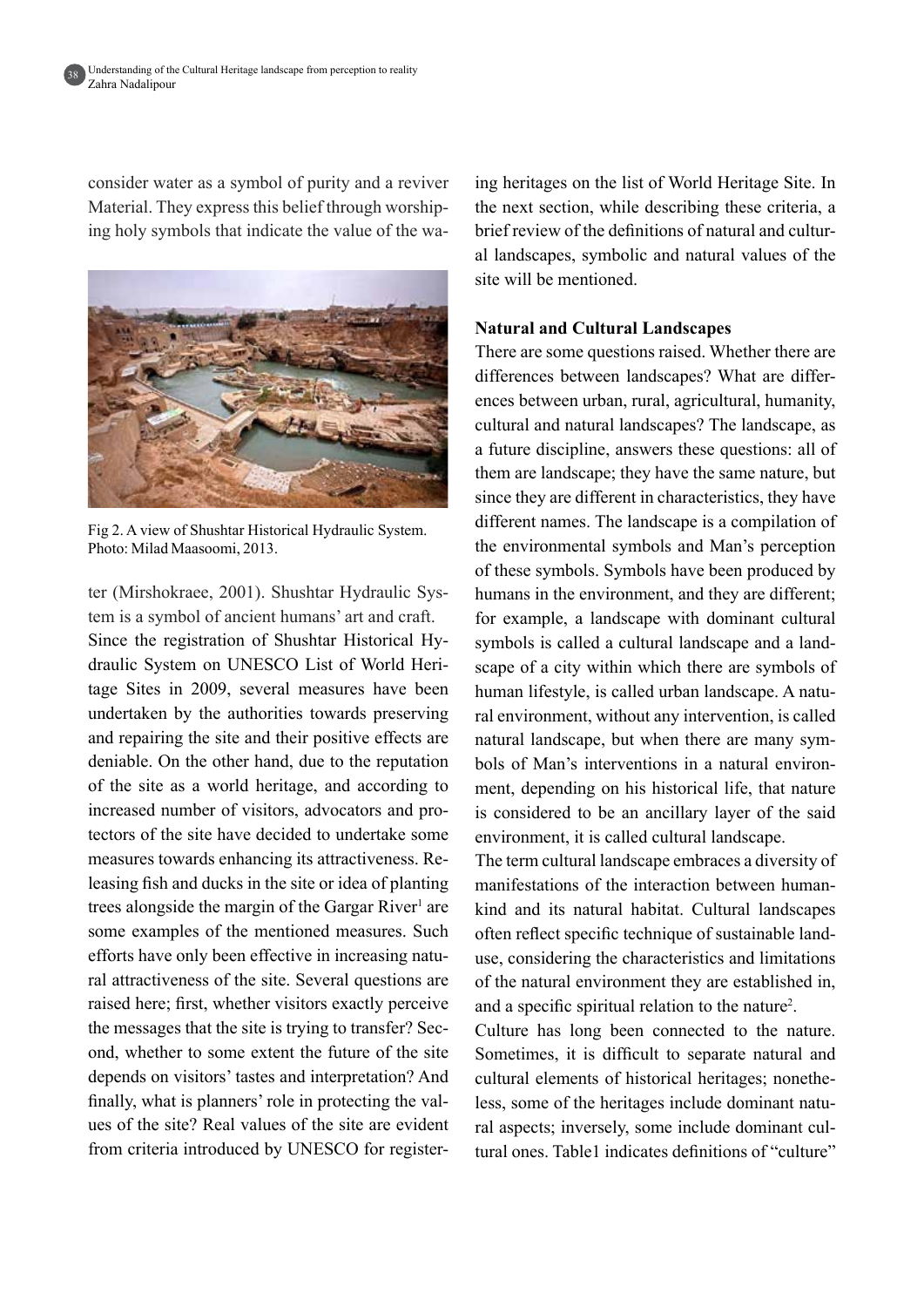and "natural" concepts.

scape fall into three main categories (Operational egories. Cultural heritages including cultural landitages are divided into the natural and cultural cat-According to UNESCO's classification, world her-Guidelines 2005, Annex 3): designed landscape, tural designed landscape is purposefully designed evolved landscape and associative landscape. Culand embraces recreational gardens and parklands. A landscape organically evolved results from an ligious imperative and has developed its present initial social, economic, administrative, and/or re-

Table 1. definitions of "natural" and "culture". Adopted from Sorving, 2002.

| Definitions of "Natural"                                                                                                                                                                                           | <b>Definitions of Culture</b>                                                                                                                                                                                                                                                                                                                                                                                                                                                                                                                                                                                                                                                               |
|--------------------------------------------------------------------------------------------------------------------------------------------------------------------------------------------------------------------|---------------------------------------------------------------------------------------------------------------------------------------------------------------------------------------------------------------------------------------------------------------------------------------------------------------------------------------------------------------------------------------------------------------------------------------------------------------------------------------------------------------------------------------------------------------------------------------------------------------------------------------------------------------------------------------------|
| -Produced by or present in nature, not artificial or man-<br>made<br>-Unaltered<br>-Inherent or inborn, not taught or acquired<br>-Expected, accepted, morally certain<br>-Primitive, uncivilized, or unregenerate | -Working the soil to produce plant crops<br>-The process of breeding plants or animals<br>-A growing-medium for microorganisms, or organisms grown on such a<br>medium<br>-Artificial<br>-The total learned behaviour specific to a particular community or group<br>-A group or population characterized by a set of learned behaviours and<br><b>Beliefs</b><br>-Social transmission of behaviour, and the range of behaviours so<br>transmitted<br>-Social and intellectual formation; sophistication or knowledge<br>-A style of expression particular to a society or class<br>-The arts collectively, including intellectual activity<br>-Development or improvement through training |

form by associating with and in response to its natural environment. Such landscapes reflect that process of evolution in their form and component features. Evolved landscape is able to continue its evolution process like a dynamic and live place, as well as playing its social role in the contemporary society. It is also likely that evolution process stops toms. It is a physical place within which intangible ciative cultural landscape refers to the cultural cusand the landscape becomes fixed in its form. Assoaspects of the cultural heritages have been fitted. Considering such landscapes in the World Cultural tural associations of the natural element; for exam-<br>ple, holey gardens and mountains<sup>3</sup>. Heritage List is due to the religious, artistic or cul-<br>tural associations of the natural element; for exam-Heritage List is due to the religious, artistic or culple, holey gardens and mountains<sup>3</sup>.

mills Site possesses a dominant cultural landscape, ural landscapes, it can be said that Shushtar Water-According to the definitions of the cultural and natated by nature or by itself. This heritage is a masbecause this site is manmade and has not been cre-

terpiece of the ancient era engineering and it had a<br>
unique technology in its time. Shushtar Hydraulic<br>
System indicates interaction between ancient man<br>
and nature. The cliff in the site is a symbol of the<br>
resistance an unique technology in its time. Shushtar Hydraulic System indicates interaction between ancient man and nature. The cliff in the site is a symbol of the resistance and the water is a symbol of the purity. There exist valuable cultural symbols in the site ing into designed landscape category introduced which are indicators of the cultural landscape fallby UNESCO, because it has been purposely made by the man.

# **Selection Criteria**

in the late 2004, world heritages were selected based on 6 cultural and 4 natural criteria, but after approving Operational Guidelines for the Implementation of the World Heritage Convention, since 2005 all criteria have been considered as follows:

1. To represent a masterpiece of human creative genius:

2. To exhibit an important interchange of human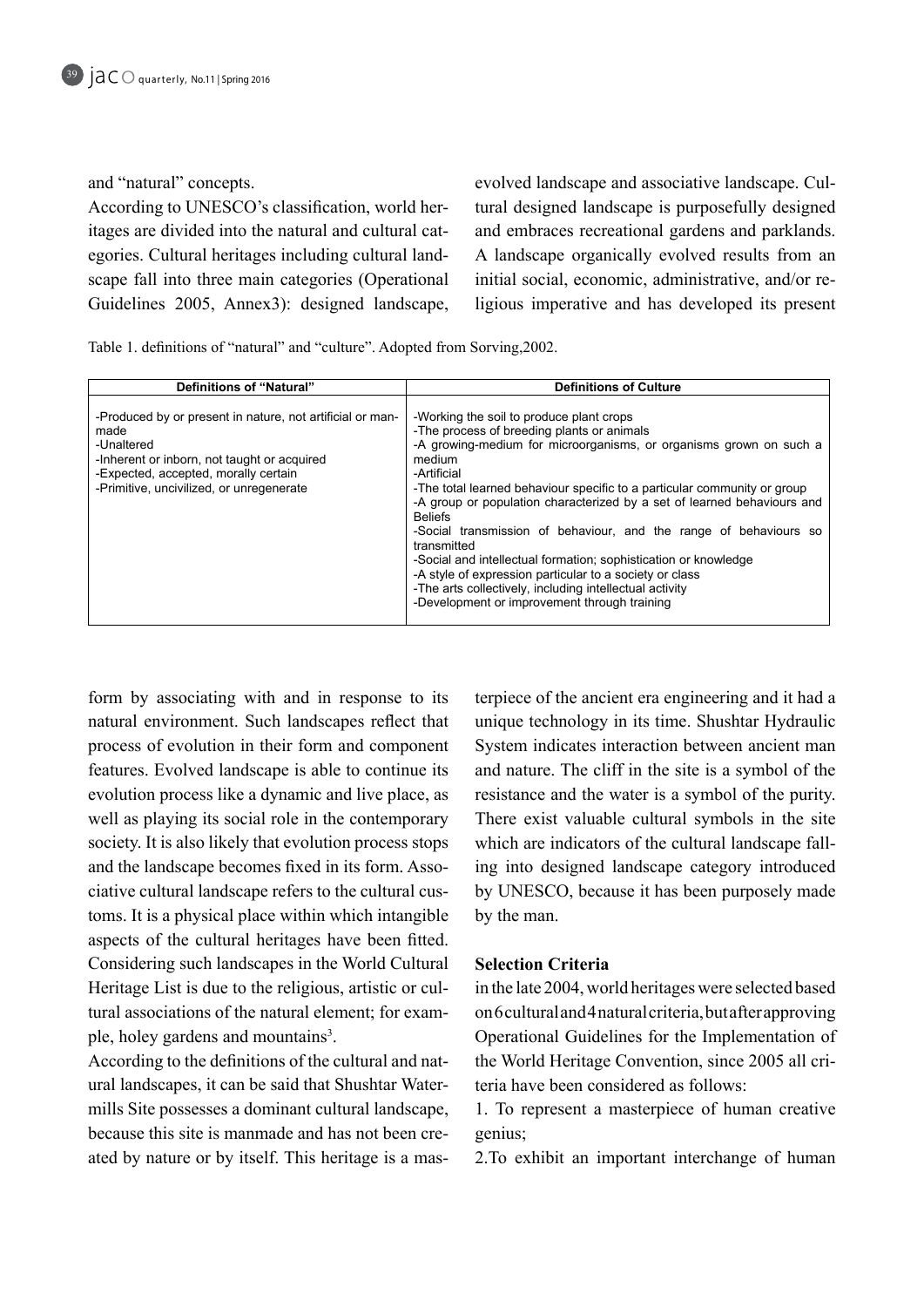values, over a span of time or within a cultural area of the world, on developments in architecture or technology, monumental arts, town planning or landscape design;

3. To bear a unique or at least exceptional testimo-<br>ny to a cultural tradition or to a civilization which is living or which has disappeared;

ing, architectural or technological ensemble or 4. To be an outstanding example of a type of buildlandscape which illustrates a significant stages in human history;

5. To be an outstanding example of a traditional human settlement, land-use or sea-use which is representative of a culture (or cultures), or human interaction with the environment especially when it has become vulnerable under the impact of irreversible change;

6. To be directly or tangibly associated with events or living traditions, with ideas, or with beliefs, with artistic and literary works of outstanding universal significance;

7. To contain superlative natural phenomena or areas of exceptional natural beauty and aesthetic importance;

8. To be outstanding example representing major stages of earth's history, including the record of life, significant ongoing geological process in the development of landforms, or significant geomor-<br>phic or physiographic features;

cant ongoing ecological and biological process in 9. To be outstanding example representing signifithe evolution and development of terrestrial, fresh water, coastal and marine ecosystems and communities of plants and animals;

10. To contain the most important and significant cal diversity, including those containing threatened natural habitats for in-situ conservation of biologispecies of outstanding universal value from the point of view of science or conservation.

Shushtar Hydraulic System, as a world heritage, possesses an international reputation. As Huff  $(2008)$  argued, today it is said that there is a narrow relationship between identity and border, because places are becoming commodity and consequently are being sold in a compressed world of time-space. ument of Shushtar Watermills Site was provided; After the increase in research about the site, docbut according to the fact that watermills site is only draulic System, accordingly, document of Shushtar a part of the integrated complex of Shushtar Hymittee (June  $26$ ,  $2009$ ) held in Seville, Spain, the nual summit of UNESCO's World Heritage Com-Historical Hydraulic System was provided. In ansite was registered on UNESCO's world Heritages List based on criteria 1, 2 and 5. In following section criteria and reasons which demonstrate the capability of the site as a unique world cultural heritage, are described<sup>4</sup>. itage, are described<sup>4</sup>.

# **Criterion** (i)

Shushtar Watermill Site, as one of the engineering ple of the land-use in the past. Based on evidences, masterpieces of the ancient world, is a perfect sammost of the present lands of the City of Shushtar which are now being used for dry farming had been ufacture for producing products. Analyzing the works. Waterfalls have been acting as a huge mancultivated through creating accurate irrigation nettechnique through which this installation has been constructed indicates that engineering science had ingly, it can be said that the history of the world's been applied for creating such ensemble. Accordhydraulic engineering is concealed in this region. So, we can recognize human creative genius in the ancient era by analyzing the process through which this ensemble was established.

#### **Criterion** (ii)

ble, because in addition to the advanced irrigation gion were effective in shaping this unique ensemtoms of the people who had been living in this re-Undoubtedly, in addition to the experts' ideas, cus-

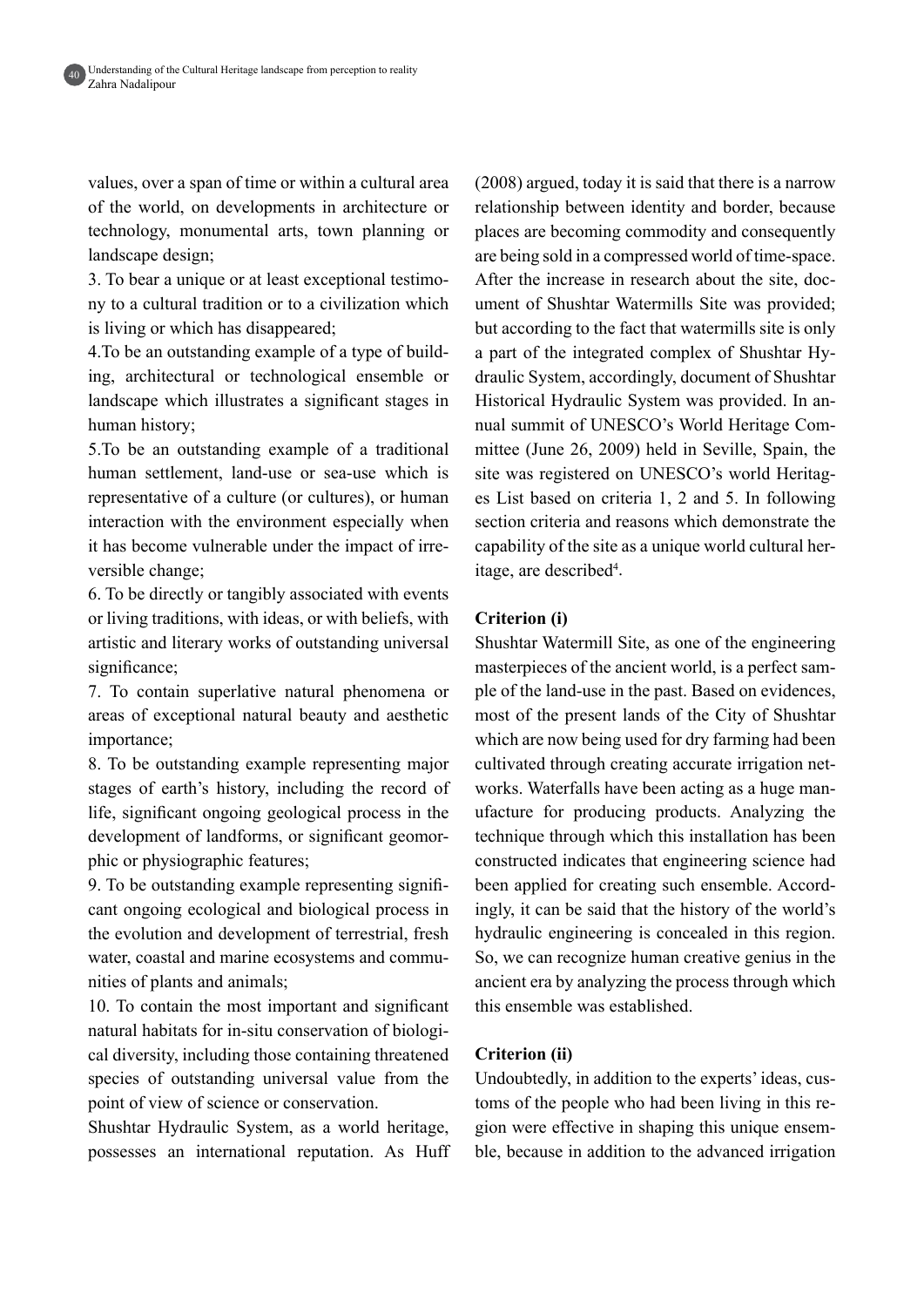techniques, samples of cultural aspects can be seen plex. It must be noted that this kind of architecture house). The Other characteristic is extroverted architecture of some houses located near the comin the site. One example is Chahartaghi (Pent-<br>house). The Other characteristic is extroverted aredly, the said architecture has been adopted only is not in congruence with Iranian culture. Undoubtfor looking at the natural view of the site.

# **Criterion** (v)

As Spearin argues, the language of the landscape tlement for humankind. Man touched, saw, heard, is our main language. Landscape was the main setin it. Landscape was the first human text which smelled and tasted the landscape. He lived withbol (Swiffield, 2005). According to the special was read before existence of any sign and symclimate, Shushtar has a unique architecture. Due cludes a Shabestan<sup>5</sup> where fresh water exists for to the hot weather in the summer, every house inhabitants' resting. Since the City of Shushtar has been surrounded by several tunnels, local residents constructed some aqueducts. The Mentioned aque-<br> $\frac{Fig 3. A view of Chahartagi (Penthouse)}{1 + 1 + 2 + 3 + 4}$ .

#### **Conclusion**

Landscape as an objective-subjective phenomenon man culture and civilization and is affected by manwith cultural and natural elements both affects hutem which has been recognized as a world heritage and his lifestyle. Shushtar Historcal Hydrolic syssince 2009, like other phenomena around the world includes cultural and natural symbols and concepts that shape its landscape. After observing certain measures which were done towards enhancing natural attractiveness of the site, these questions were raised that whether this complex is primarily a natural landscape within which a foot print of an old civilization has remained? Whether it must be ments towards responding to man's touristic and adorned by heterogeneous and inappropriate elerecreational needs? After recognizing characterisducts pass through Shabestan and provide required water for every house. Around the site, there exist ed water through byways. Several stone stairways nels. Residents of the houses acquire their needold houses which have been constructed on tunhave existed within the watermills site of which only two stairways have remained in western and eastern parts. These evidences indicate the role of the site in people's usual life during ancient times.



Photo: Zahra Nadalipour 2014.

tics of the cultural and natural landscapes and the<br>existing definition, as well as recognizing functions<br>and cultural values of the site in different periods of<br>the history, the raised questions can be answered.<br>Although existing definition, as well as recognizing functions and cultural values of the site in different periods of the history, the raised questions can be answered. Although construction of Shushtar Watermills site absolutely depends on water and natural elements yond the water and buildings. The nature and the located around it, but its landscape values goes beculture are linked together in this site so that it is difficult to analyze each one separately; ancient humans, however, with their genius and art could overcome the nature. According to the definition of natural and cultural phenomena and UNESCO's classification, as well as values and functions of the site which were described before in terms of criteria and reasons for registering the site, it can